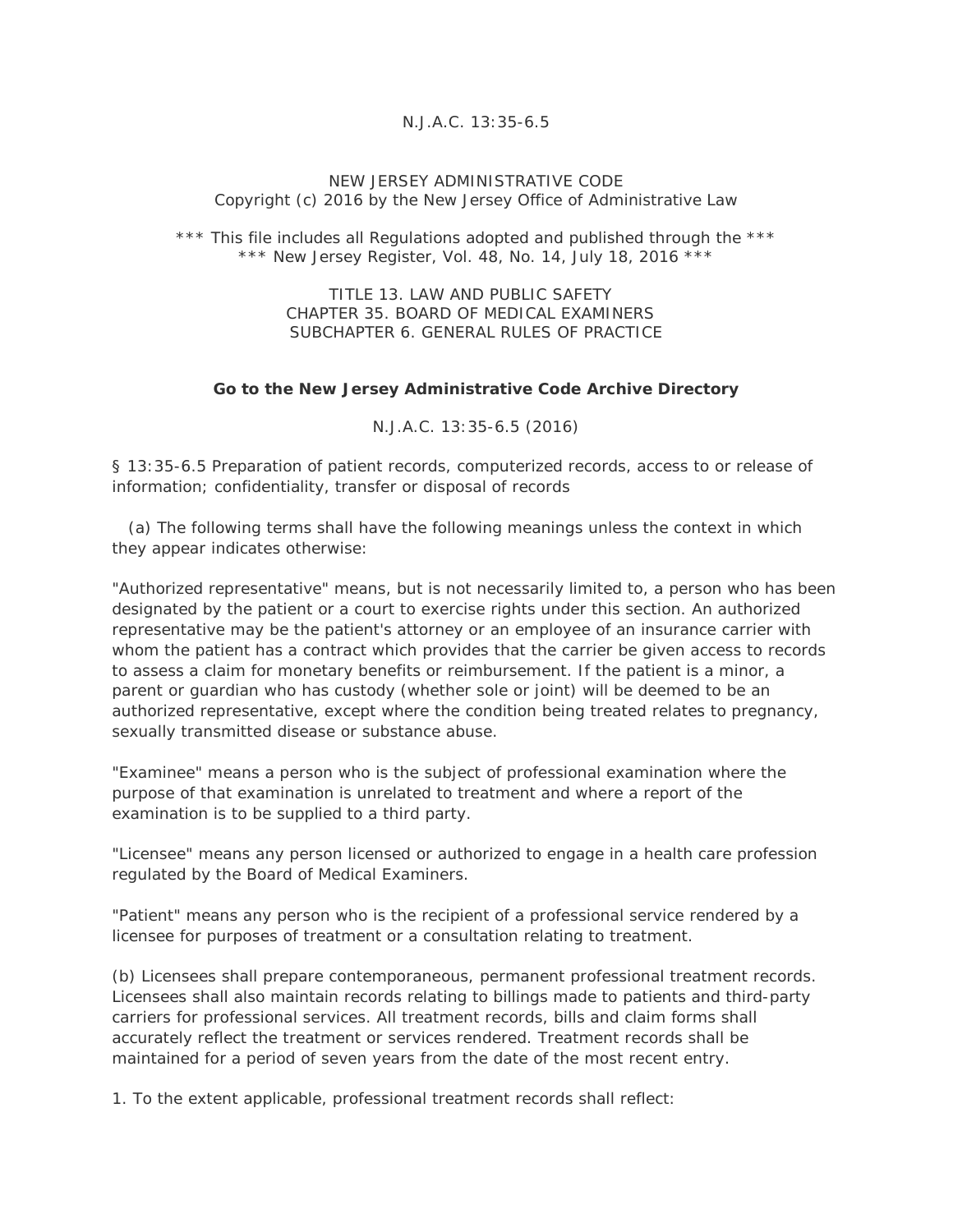i. The dates of all treatments;

- ii. The patient complaint;
- iii. The history;
- iv. Findings on appropriate examination;

v. Progress notes;

vi. Any orders for tests or consultations and the results thereof;

vii. Diagnosis or medical impression;

viii. Treatment ordered, including specific dosages, quantities and strengths of medications including refills if prescribed, administered or dispensed, and recommended follow-up;

ix. The identity of the treatment provider if the service is rendered in a setting in which more than one provider practices;

x. Documentation when, in the reasonable exercise of the physician's judgment, the communication of test results is necessary and action thereon needs to be taken, but reasonable efforts made by the physician responsible for communication have been unsuccessful; and

xi. Documentation of the existence of any advance directive for health care for an adult or emancipated minor, and associated pertinent information. Documented inquiry shall be made on the routine intake history form for a new patient who is a competent adult or emancipated minor. The treating doctor shall also make and document specific inquiry of or regarding a patient in appropriate circumstances, such as when providing treatment for a significant illness, or where an emergency has occurred presenting imminent threat to life, or where surgery is anticipated with use of general anesthesia.

2. Corrections/additions to an existing record can be made, provided that each change is clearly identified as such, dated and initialed by the licensee.

3. A patient record may be prepared and maintained on a personal or other computer only when it meets the following criteria:

i. The patient record shall contain at least two forms of identification, for example, name and record number or any other specific identifying information;

ii. An entry in the patient record shall be made by the physician contemporaneously with the medical service and shall contain the date of service, date of entry, and full printed name of the treatment provider. The physician shall finalize or "sign" the entry by means of a confidential personal code ("CPC") and include date of the "signing";

iii. Alternatively, the physician may dictate a dated entry for later transcription. The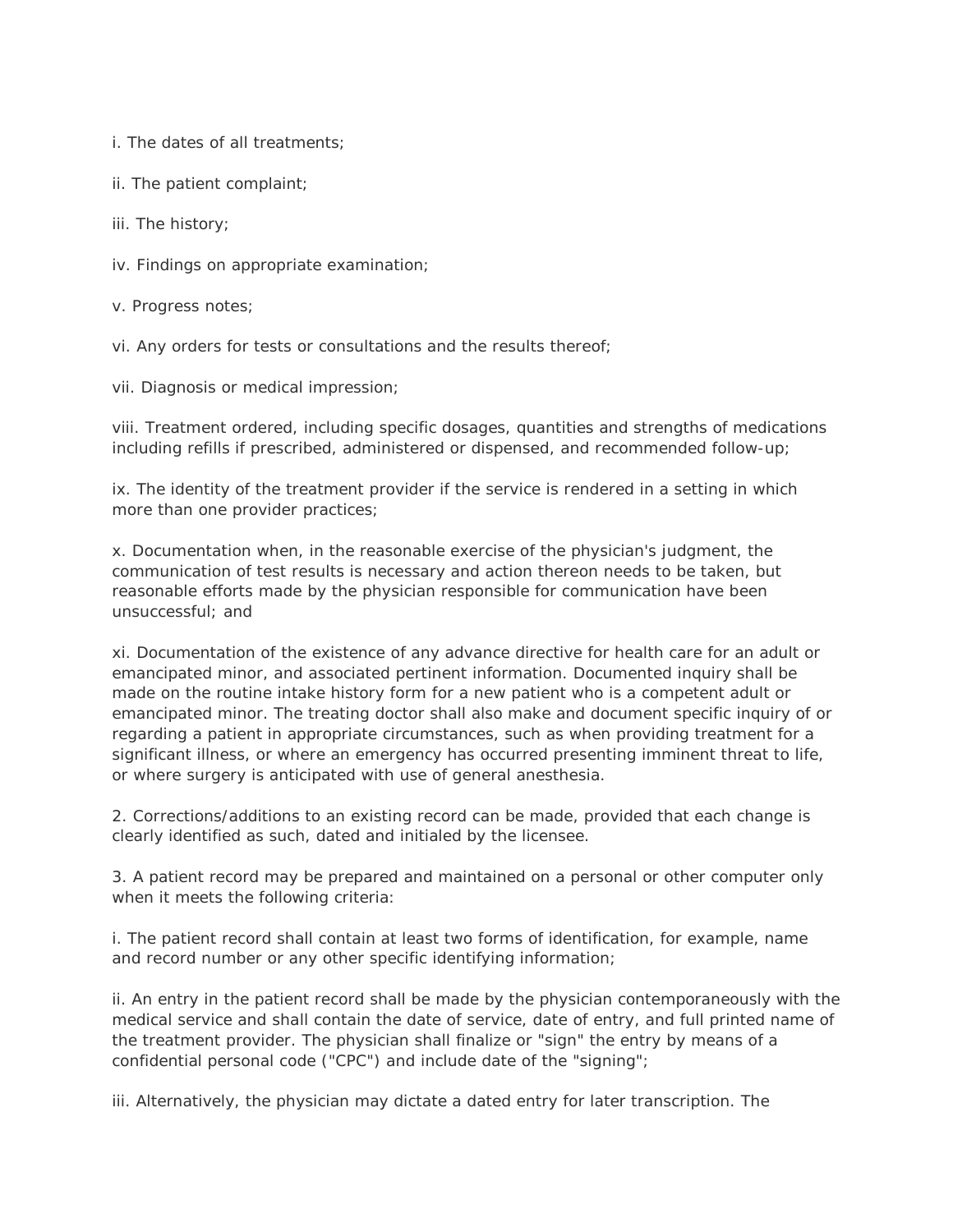transcription shall be dated and identified as "preliminary" until reviewed, finalized and dated by the responsible physician as provided in (b)3ii above;

iv. The system shall contain an internal permanently activated date and time recordation for all entries, and shall automatically prepare a back-up copy of the file;

v. The system shall be designed in such manner that, after "signing" by means of the CPC, the existing entry cannot be changed in any manner. Notwithstanding the permanent status of a prior entry, a new entry may be made at any time and may indicate correction to a prior entry;

vi. Where more than one licensee is authorized to make entries into the computer file of any professional treatment record, the physician responsible for the medical practice shall assure that each such person obtains a CPC and uses the file program in the same manner;

vii. A copy of each day's entry, identified as preliminary or final as applicable, shall be made available promptly:

(1) To a physician responsible for the patient's care;

(2) To a representative of the Board of Medical Examiners, the Attorney General or the Division of Consumer Affairs as soon as practicable and no later than 10 days after notice; and

(3) To a patient as authorized by this rule within 30 days of request (or promptly in the event of emergency); and

viii. A licensee shall maintain, as a permanent part of a patient record, any printout of computerized records maintained by the licensee while he or she modified a computer recordkeeping system, so that it complied with the requirements of (b)3i through vii above.

(c) Licensees shall provide access to professional treatment records, including records from other licensees or other health care providers that are part of a patient's record, to a patient or an authorized representative in accordance with the following:

1. No later than 30 days from receipt of a request from a patient or an authorized representative, the licensee shall provide a copy of the professional treatment record, and/or billing records as may be requested. The record shall include all pertinent objective data including test results and x-ray results, as applicable, and subjective information.

2. Unless otherwise required by law, a licensee may elect to provide a summary of the record in lieu of providing a photocopy of the actual record, so long as that summary adequately reflects the patient's history and treatment. A licensee may charge a reasonable fee for the preparation of a summary which has been provided in lieu of the actual record, which shall not exceed the cost allowed by (c)4 below for that specific record.

3. If, in the exercise of professional judgment, a licensee has reason to believe that the patient's mental or physical condition will be adversely affected upon being made aware of the subjective information contained in the professional treatment record or a summary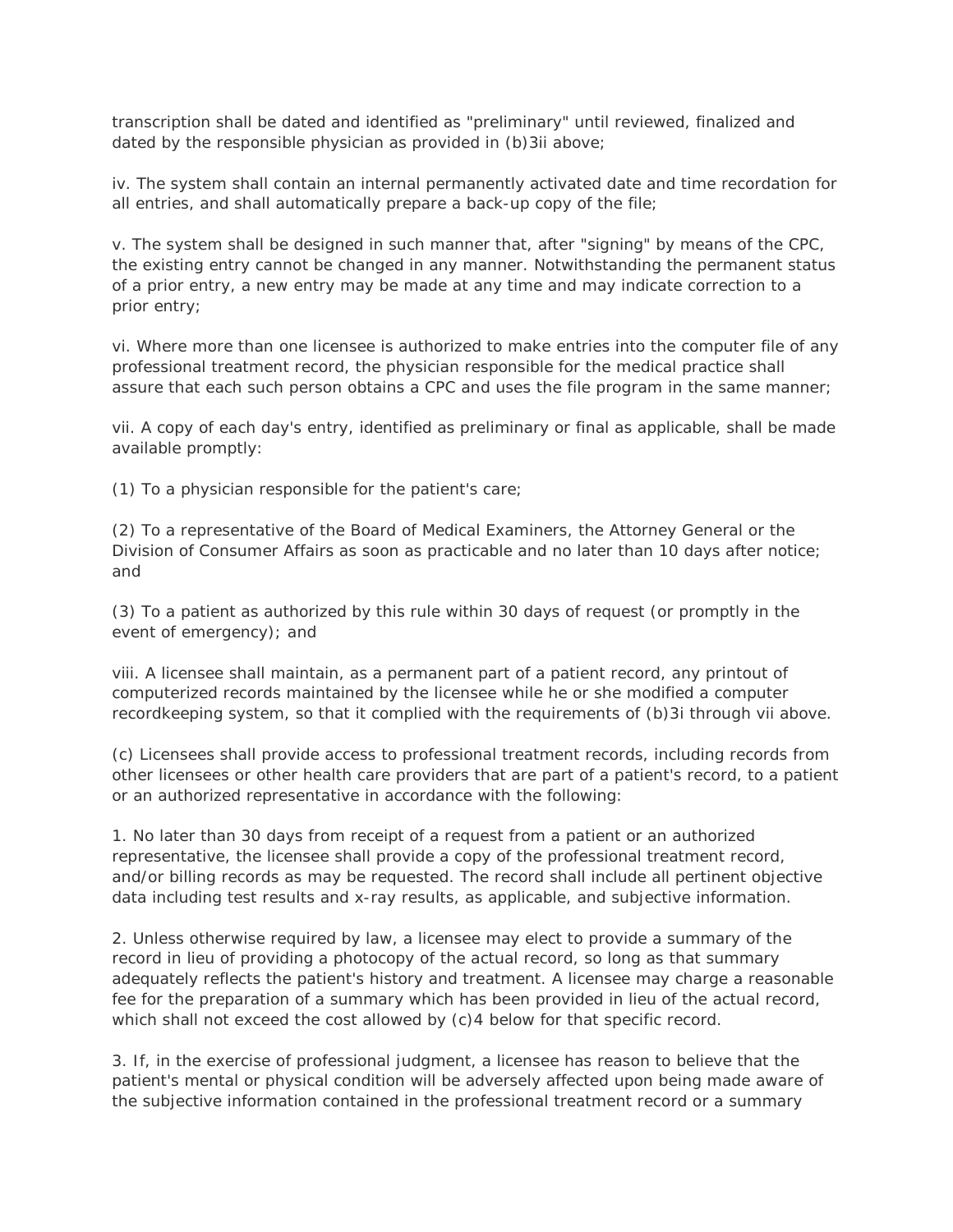thereof, with an accompanying notice setting forth the reasons for the original refusal, shall nevertheless be provided upon request and directly to:

i. The patient's attorney;

ii. Another licensed health care professional;

iii. The patient's health insurance carrier through an employee thereof; or

iv. A governmental reimbursement program or an agent thereof, with responsibility to review utilization and/or quality of care.

4. Licensees may require a record request to be in writing and may charge a fee for:

i. The reproduction of records, which shall be no greater than \$ 1.00 per page or \$ 100.00 for the entire record, whichever is less. (If the record requested is less than 10 pages, the licensee may charge up to \$ 10.00 to cover postage and the miscellaneous costs associated with retrieval of the record.) If the licensee is electing to provide a summary in lieu of the actual record, the charge for the summary shall not exceed the cost that would be charged for the actual record; and/or

ii. The reproduction of x-rays or any other material within a patient record which cannot be routinely copied or duplicated on a commercial photocopy machine, which shall be no more than the actual cost of the duplication of the materials, or the fee charged to the licensee for duplication, plus an administrative fee of the lesser of \$ 10.00 or 10 percent of the cost of reproduction to compensate for office personnel time spent retrieving or reproducing the materials and overhead costs.

5. Licensees shall not charge a patient for a copy of the patient's record when:

i. The licensee has affirmatively terminated a patient from practice in accordance with the requirements of N.J.A.C. 13:35-6.22; or

ii. The licensee leaves a practice that he or she was formerly a member of, or associated with, and the patient requests that his or her medical care continue to be provided by that licensee.

6. If the patient or a subsequent treating health care professional is unable to read the treatment record, either because it is illegible or prepared in a language other than English, the licensee shall provide a transcription at no cost to the patient.

7. The licensee shall not refuse to provide a professional treatment record on the grounds that the patient owes the licensee an unpaid balance if the record is needed by another health care professional for the purpose of rendering care.

(d) Licensees shall maintain the confidentiality of professional treatment records, except that:

1. The licensee shall release patient records as directed by a subpoena issued by the Board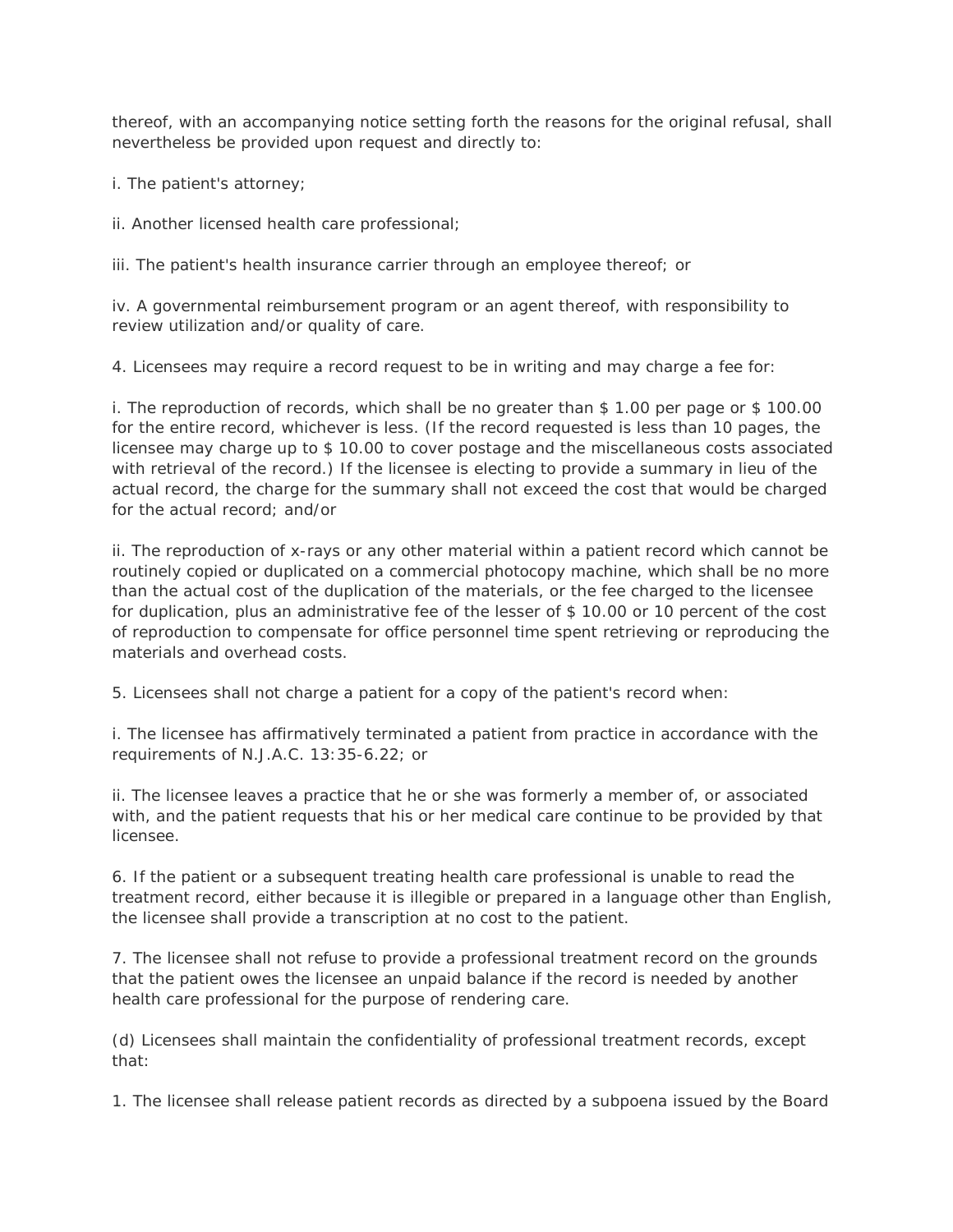of Medical Examiners or the Office of the Attorney General, or by a demand for statement in writing under oath, pursuant to N.J.S.A. 45:1-18. Such records shall be originals, unless otherwise specified, and shall be unedited, with full patient names. To the extent that the record is illegible, the licensee, upon request, shall provide a typed transcription of the record. If the record is in a language other than English, the licensee shall also provide a translation. All x-ray films and reports maintained by the licensee, including those prepared by other health care professionals, shall also be provided.

2. The licensee shall release information as required by law or regulation, such as the reporting of communicable diseases or gunshot wounds or suspected child abuse, etc., or when the patient's treatment is the subject of peer review.

3. The licensee, in the exercise of professional judgment and in the best interests of the patient (even absent the patient's request), may release pertinent information about the patient's treatment to another licensed health care professional who is providing or has been asked to provide treatment to the patient, or whose expertise may assist the licensee in his or her rendition of professional services.

4. The licensee, in the exercise of professional judgment, who has had a good faith belief that the patient because of a mental or physical condition may pose an imminent danger to himself or herself or to others, may release pertinent information to a law enforcement agency or other health care professional in order to minimize the threat of danger. Nothing in this paragraph, however, shall be construed to authorize the release of the content of a record containing identifying information about a person who has AIDS or an HIV infection, without patient consent, for any purpose other than those authorized by N.J.S.A. 26:5C-8. If a licensee, without the consent of the patient, seeks to release information contained in an AIDS/HIV record to a law enforcement agency or other health care professional in order to minimize the threat of danger to others, an application to the court shall be made pursuant to N.J.S.A. 26:5C-5 et seq.

(e) Where the patient has requested the release of a professional treatment record or a portion thereof to a specified individual or entity, in order to protect the confidentiality of the records, the licensee shall:

1. Secure and maintain a current written authorization, bearing the signature of the patient or an authorized representative;

2. Assure that the scope of the release is consistent with the request; and

3. Forward the records to the attention of the specific individual identified or mark the material "Confidential."

(f) Where a third party or entity has requested examination, or an evaluation of an examinee, the licensee rendering those services shall prepare appropriate records and maintain their confidentiality, except to the extent provided by this section. The licensee's report to the third party relating to the examinee shall be made part of the record. The licensee shall:

1. Assure that the scope of the report is consistent with the request, to avoid the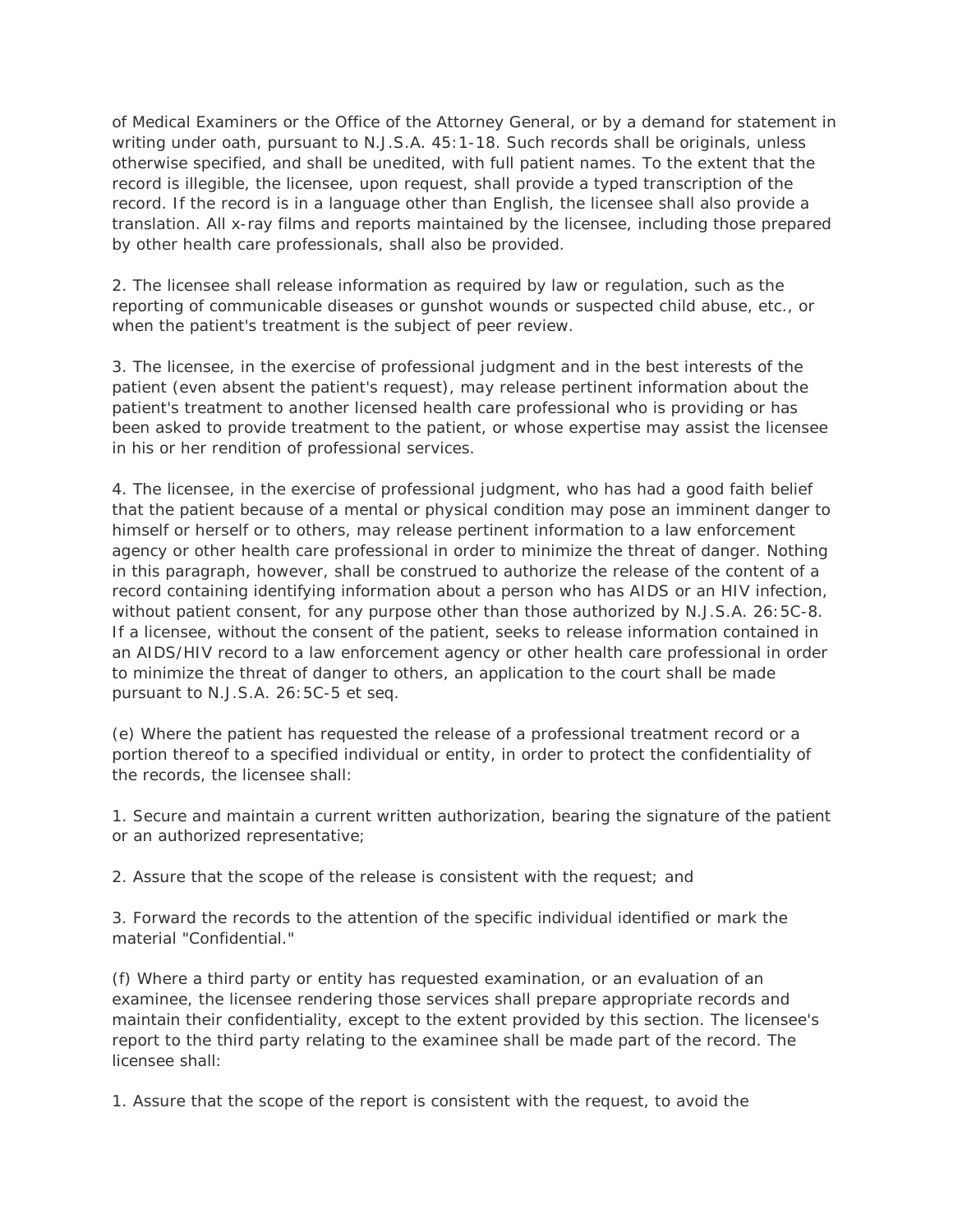unnecessary disclosure of diagnoses or personal information which is not pertinent;

2. Forward the report to the individual entity making the request, in accordance with the terms of the examinee's authorization; if no specific individual is identified, the report should be marked "Confidential"; and

3. Not provide the examinee with the report of an examination requested by a third party or entity unless the third party or entity consents to its release, except that should the examination disclose abnormalities or conditions not known to the examinee, the licensee shall advise the examinee to consult another health care professional for treatment.

(g) (Reserved)

(h) If a licensee ceases to engage in practice or it is anticipated that he or she will remain out of practice for more than three months, the licensee or designee shall:

1. Establish a procedure by which patients can obtain a copy of the treatment records or acquiesce in the transfer of those records to another licensee or health care professional who is assuming responsibilities of the practice. However, a licensee shall not charge a patient, pursuant to (c)4 above, for a copy of the records, when the records will be used for purposes of continuing treatment or care.

2. Publish a notice of the cessation and the established procedure for the retrieval of records, and the location at which the records will be permanently maintained, in a newspaper of general circulation in the geographic location of the licensee's practice, at least once each month for the first three months after the cessation. Such notice shall be submitted to the Board after the first publication; and

3. Make reasonable efforts to directly notify any patient treated during the six months preceding the cessation, providing information concerning the established procedure for retrieval of records.

HISTORY:

Repeal and New Rule, R.1990 d.176, effective March 19, 1990.

See: 21 N.J.R. 3253(a), 22 N.J.R. 978(a).

Amended by R.1992 d.429, effective October 19, 1992.

See: 24 N.J.R. 50(a), 24 N.J.R. 3729(d).

Revised (b).

Amended by R.1994 d.119, effective April 4, 1994.

See: 25 N.J.R. 4862(a), 26 N.J.R. 1522(a).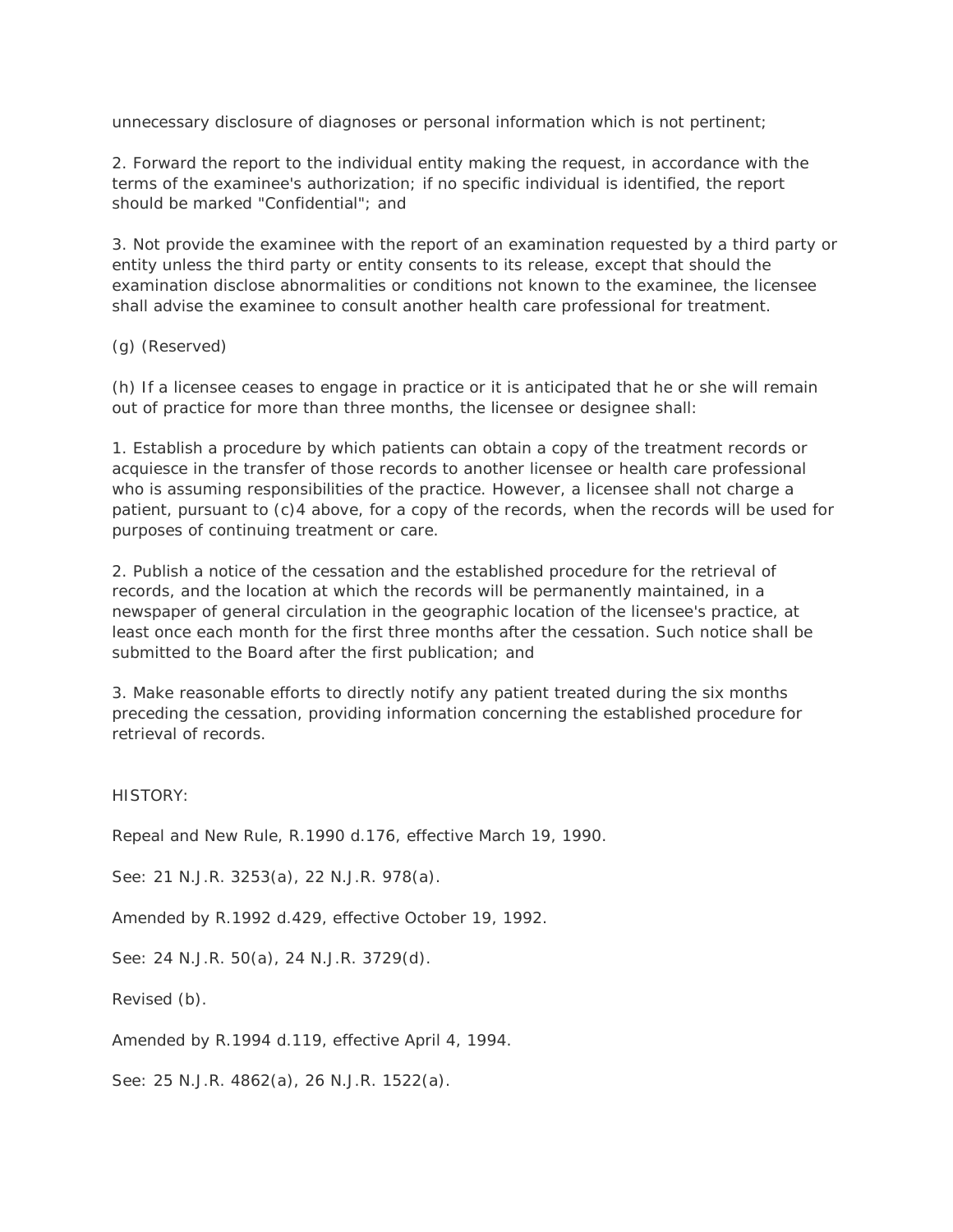Amended by R.1998 d.184, effective April 6, 1998.

See: 29 N.J.R. 840(b), 30 N.J.R. 1295(a).

In (a), added exception at the end of the sentence; in (c)3, substituted "patient's mental or physical condition will be adversely affected upon being made aware" for "patient may be harmed by release"; in (c)3iii, added "through an employee thereof; or" at the end of the sentence and added a new iv; in (d)4, added the last two sentences; in (h)1, inserted "a copy of the" preceding "treatment records" and added the last sentence.

Petition for Rulemaking.

See: 36 N.J.R. 4333(a).

Amended by R.2005 d.120, effective April 18, 2005.

See: 36 N.J.R. 4633(a), 37 N.J.R. 1203(a).

Rewrote (c).

Amended by R.2011 d.155, effective June 6, 2011.

See: 42 N.J.R. 1310(a), 43 N.J.R. 1359(b).

Rewrote (b)3viii; in the introductory paragraph of (c), inserted ", including records from other licensees or other health care providers that are part of a patient's record,' and in (h)2, inserted ", and the location at which the records will be permanently maintained," and "Such notice shall be submitted to the Board after the first publication".

CASE NOTES:

In appellant state trooper's discrimination and retaliation case (advanced by his estate after his suicide), the fact that appellee doctor's file on the trooper contained press coverage of the trooper's whistle-blowing activities and the fact that the doctor maintained the file for years after the trooper's suicide, did not allow a reasonable factfinder to conclude that the doctor's recommendation (that the trooper was fit to return to full duty status) was more likely motivated by a desire to retaliate against the trooper than by the doctor's medical opinion, because the recommendation was based on the results of independent evaluations by a medical center and N.J.A.C. 13:35-6.5 required a physician to maintain any treatment record of a patient for a period of seven years from the date of the most recent record entry. Estate of Oliva v. N.J., Dep't of Law & Pub. Safety, Div. of State Police, 604 F.3d 788; 2010 U.S. App. LEXIS 9142; 109 Fair Empl. Prac. Cas. (BNA) 367 (3d Cir. N.J. 2010).

Supreme Court of New Jersey reversed a lower court decision that had reversed the decision of the New Jersey State Board of Medical Examiners revoking a doctor's license to practice as being unduly harsh in light of the doctor not causing any patient harm, because the series of dishonest acts engaged in by the doctor, namely, willfully over-billing Medicare,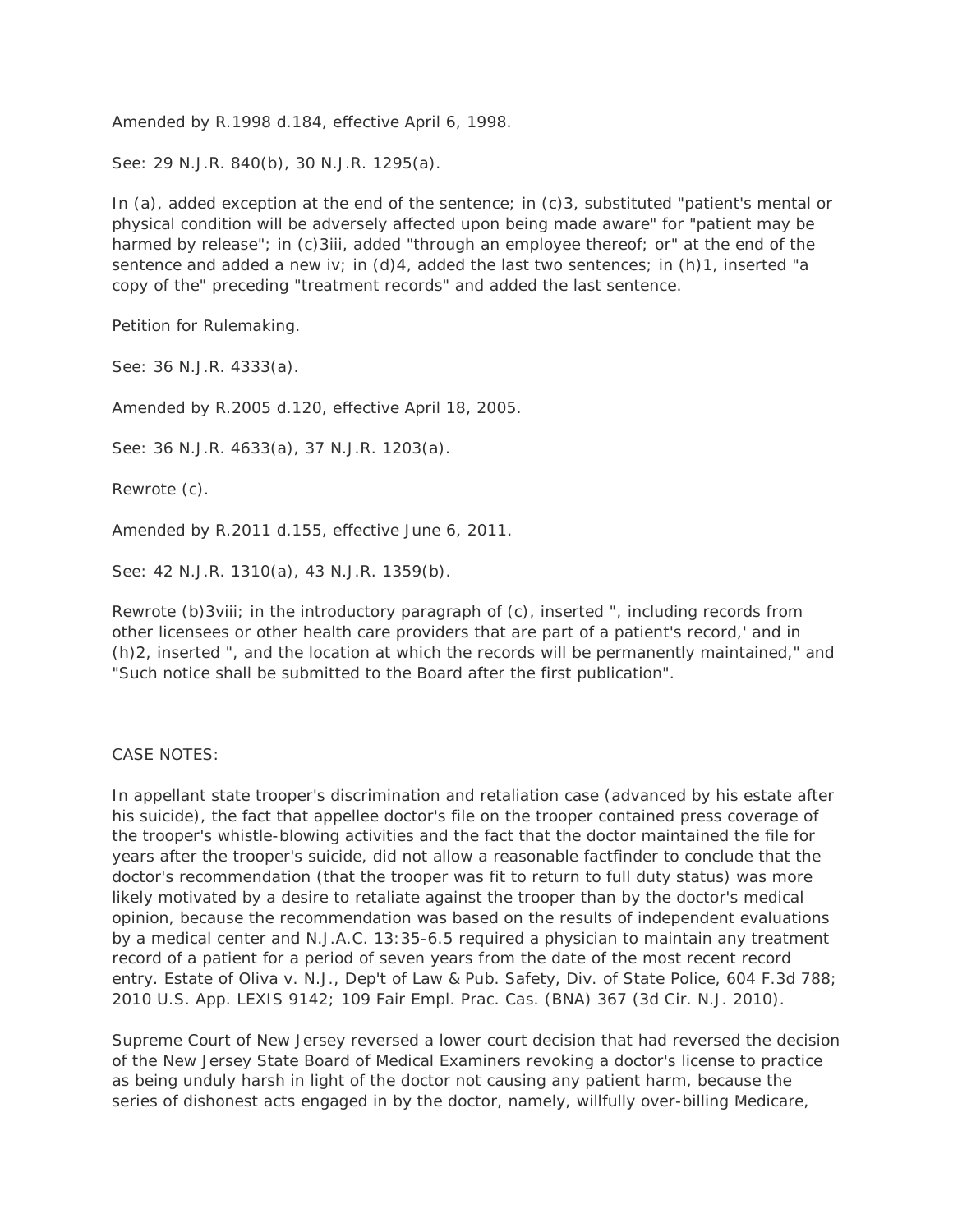retaining duplicate payments from his patient's insurance company, making misrepresentations to his own disability carrier, and inserting his colleagues' names into patient records for patients they did not treat, provided a sufficient basis to warrant the revocation. The Supreme Court also gave great deference to the Board's decision, based on an Administrative Law Judge's assessment of the doctor's credibility and character, which found that the doctor provided inconsistent testimony, lacked remorse for his actions, and exhibited a continued sense of entitlement to the fraudulently obtained funds. In re the Suspension or Revocation of the License Issued to Kenneth Zahl, M.D. License No. MA56413 to Practice Med. & Surgery in the State of New Jersey, 186 N.J. 341, 895 A.2d 437, 2006 N.J. LEXIS 486 (2006).

Any error in trial court's failure to charge jury concerning duty specialist physician had to communicate his findings of stress test he performed on patient to patient's primary care physician, was harmless in medical malpractice action brought by executrix of patient's estate against specialist after patient died within two weeks after having undergone stress test; no dispute existed that specialist advised patient of his preliminary findings, told him that they were essentially normal, and sent a written report to primary physician, but alleged negligence at issue went to specialist's evaluation of patient's condition. Sinclair v. Roth, 356 N.J. Super. 4, 811 A.2d 460 (App. Div. 2002).

Physician's disclosure of patient's medical records to patient's husband's attorney in response to subpoena that did not include patient's authorization to disclose, or a notice of physician's deposition, and which patient and her attorney were not copied on, supported a cause of action against physician, in lawsuit against physician alleging breach of confidentiality, violation of physician-patient privilege, medical malpractice, intentional infliction of emotional distress, and negligent infliction of emotional distress. Crescenzo v. Crane, 350 N.J.Super. 531, 796 A.2d 283 (App. Div. 2002).

To the extent that a contract purports to insulate the examining physician from liability for breaching the duty to communicate abnormalities found in a pre-employment exam, it violates public policy of New Jersey in addition to common law notions. Reed v. Bojarski, 166 N.J. 89, 764 A.2d 433 (2001).

Board of Medical Examiners neither abused its statutory authority nor mistakenly exercised its discretion when it refused to expunge or otherwise modify consent order disciplining a doctor for failing to keep adequate patient medical records; consent order was legally entered into with doctor's consent, and the Board had authority to file order and fine doctor accordingly. In re D'Aconti, 316 N.J.Super. 1, 719 A.2d 652 (N.J.Super.A.D. 1998).

Verification may be required before personal injury protection benefits are paid. State Farm Mut. Auto. Ins. Co. v. Dalton, 234 N.J.Super. 128, 560 A.2d 683 (A.D.1989) certification denied 117 N.J. 664, 569 A.2d 1356, certiorari denied 110 S.Ct. 1131, 493 U.S. 1078, 107 L.Ed.2d 1037.

Reprimand by Board for failure to prepare patient record noted; transcript of Board proceeding not records within the meaning of the Right to Know Law, but are public records under common law; injury action's plaintiff's right to examine and inspect records superior to Board's interest in confidentiality (citing former N.J.A.C. 13:13-6.12). Beck v. Bluestein, 194 N.J.Super. 247, 476 A.2d 842 (App.Div.1984).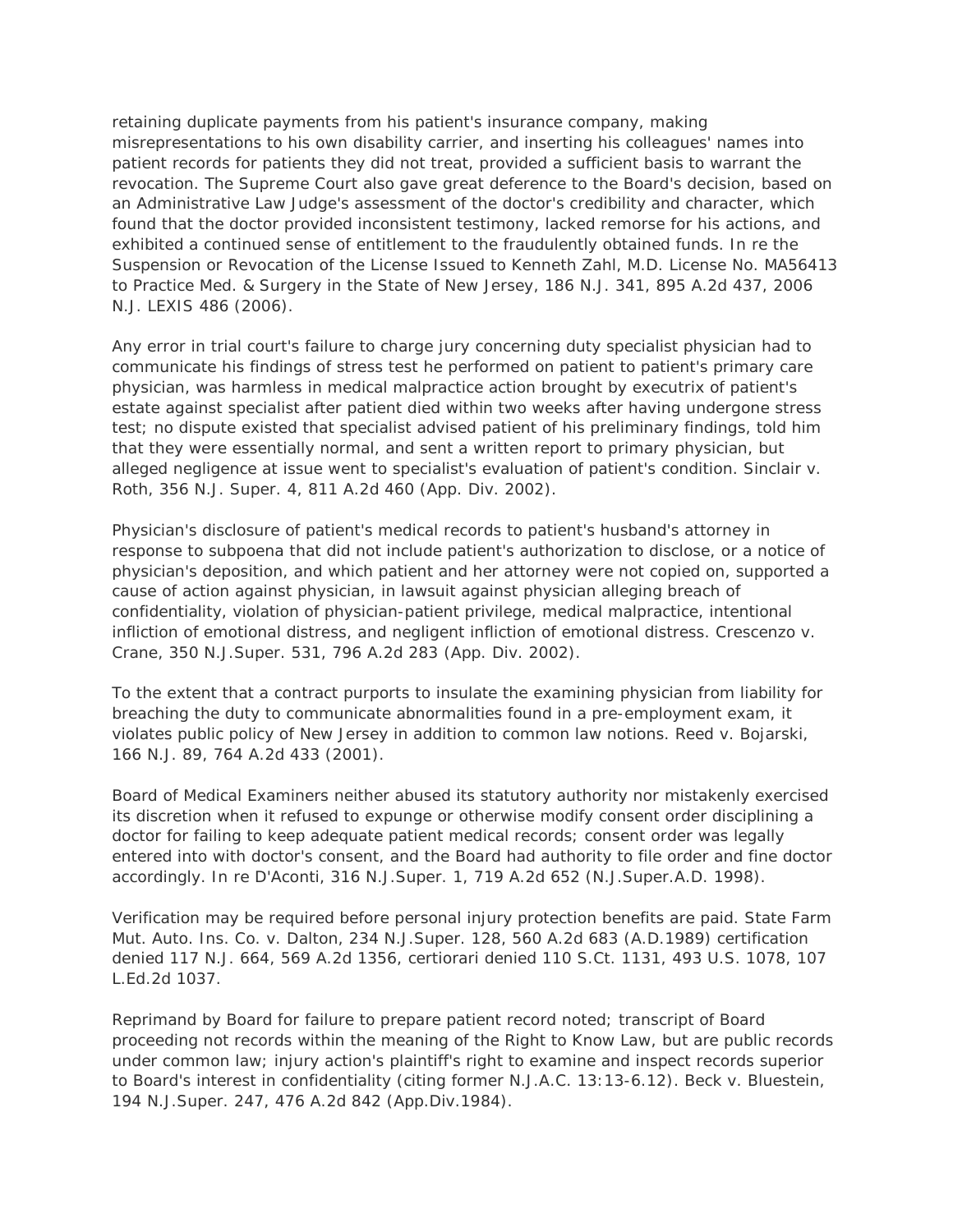While the involvement of a New Jersey licensed physician in pregnancy terminations occurring in a clinic in Maryland constituted unlicensed practice of medicine and thus was a major violation of professional standards, other violations, including a failure to maintain patient records that complied with N.J.A.C. 13:35-6.5, were relatively minor. Moreover, the doctor did not violate N.J.A.C. 13:35-4.2 by inserting laminaria into patients or otherwise inducing fetal demise in New Jersey because such conduct was prefatory to but not a part of the termination of a pregnancy and thus that conduct could not be the basis of disciplinary action. Other counts relating to allegedly missing equipment or other facility-related issues were unproven, like the charges under N.J.A.C. 13:35-4.2, were properly dismissed. Given the fact that the doctor prevailed on the most serious charge - that under N.J.A.C. 13:35- 4.2 - imposition upon the physician of 2/3 of the costs of investigation and prosecution of the matter constituted an appropriate sanction, and no other penalty was properly imposed. In re Brigham, M.D., 2014 N.J. AGEN LEXIS 468, Initial Decision (August 13, 2014).

Attorney General of New Jersey failed to demonstrate that a physician's practice of indicating specific dosages, quantities, and strengths of medications in the professional treatment records by including copies of the prescriptions violated N.J.A.C. 13:35-6.5(b)1viii or N.J.S.A. 45:1-21(h) when he did not show any instance where a dosage indicated in the chart was inconsistent with the amount actually prescribed. In re Suspension or Revocation of the License of Monica Mehta, M.D., to Practice Medicine and Surgery in New Jersey, OAL Dkt. No. BDS 03812-11, 2013 N.J. AGEN LEXIS 101, Initial Decision (May 13, 2013).

Physician who was both a board-certified anesthesiologist and a pain management specialist but who was acting only as a pain management specialist in three surgical cases under review was not responsible for errors made by a different physician who was the anesthesiologist for all three cases, which errors were the basis on which the State Board of Medical Examiners formally reprimanded the anesthesiologist, because the anesthesiologist, not the pain management specialist, was responsible for monitoring each patient's blood pressure and determining whether to go forward with a scheduled surgery. Though the records maintained by the physician may have been sloppy, there was no evidence submitted by the Board establishing a relevant standard of care nor that the physician had violated the record-keeping requirements in N.J.A.C. 13:35-6.5. In re Stillman, OAL Dkt. No. BDS 10543-10, 2013 N.J. AGEN LEXIS 24, Initial Decision (January 10, 2013).

Physician who committed gross negligence by removing the middle and lower lobes of the wrong lung from a patient and by failing to obtain a second CT scan before commencing surgery also was found by the Board of Medical Examiners to have attempted to conceal the error by altering the medical records (adopting in part and modifying in part 2008 N.J. AGEN LEXIS 280). In re Perera, OAL Dkt. No. BDS 11295-05, Final Decision (June 5, 2008).

Psychiatrist who prescribed controlled dangerous substances (CDS) for 23 patients over a period of time during which her DEA registration had been suspended was properly disciplined for such conduct, but revocation of her licensure was not appropriate because her prescribing activities did not advance an improper use or motive but were directed toward bona fide patients who had specific medical/psychiatric conditions. Nor was there any claim that the psychiatrist was not professionally qualified to dispense these CDS or had demonstrated a lack of skill in prescribing them. Nor was there any evidence that any of the patients was harmed, that any had complained, or that any had received a CDS that was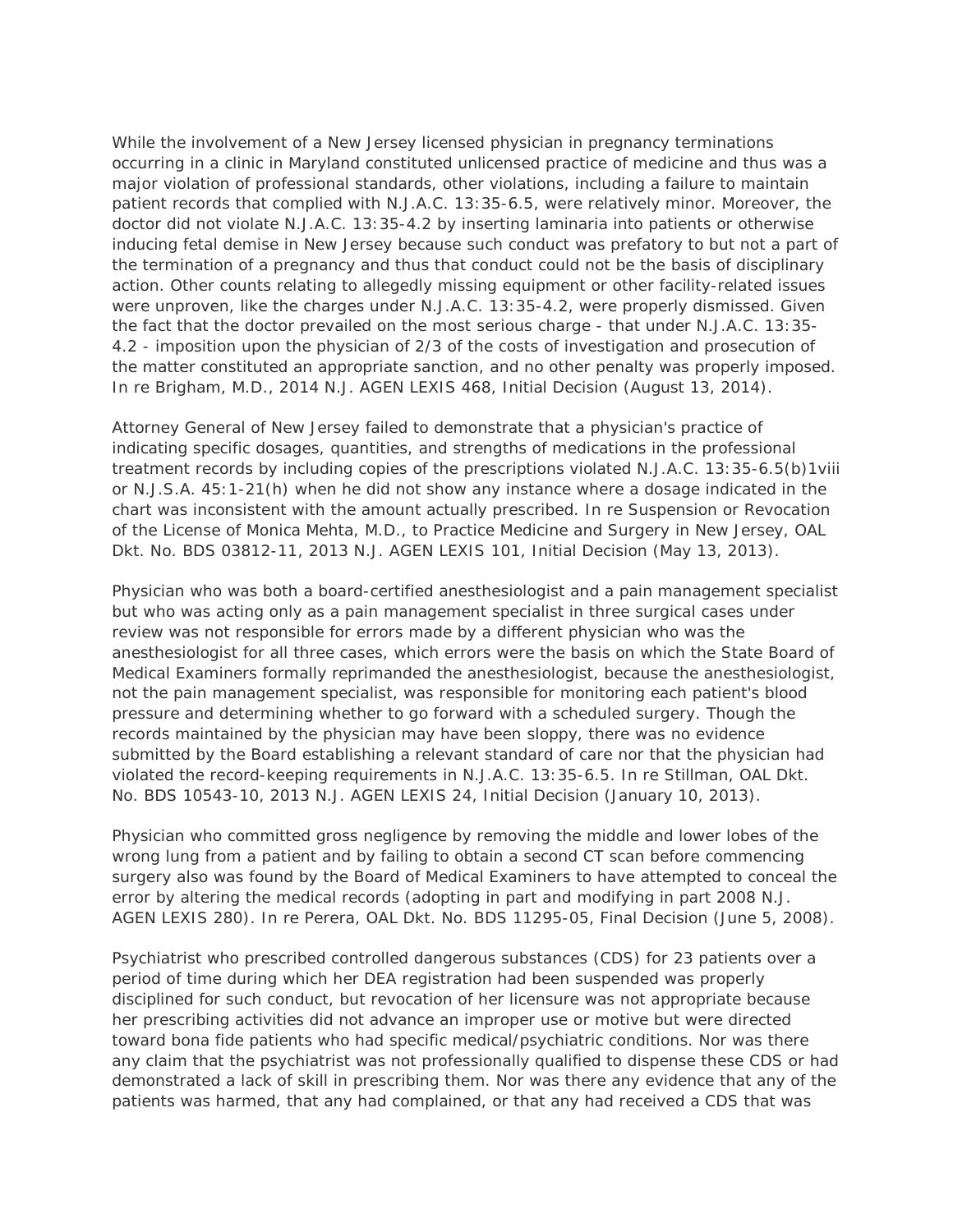unrelated to a previously-diagnosed medical/psychiatric condition. However, because the psychiatrist's record-keeping practices were shown to be subpar, she was properly subjected to monitoring for the purpose of assuring that she was keeping complete records for all patients and was properly required to pay a fine and other costs. In re Suspension or Revocation of the License of Priscilla Ilem, M.D., to Practice Medicine and Surgery in New Jersey, OAL DKT. NO. BDS01850-06, 2007 N.J. AGEN LEXIS 1294, Initial Decision (January 23, 2007).

Partial summary decision was warranted pursuant to N.J.A.C. 1:1-12.5(b) in a complaint filed by the Attorney General for the State of New Jersey for disciplinary action against a psychiatrist licensed by the State Medical Board based on evidence that the psychiatrist did not hold a valid Drug Enforcement Agency Controlled Dangerous Substance (CDS) license for a period exceeding four years, but the psychiatrist continued to issue CDS scheduled prescriptions on 23 separate occasions during the period at issue, and the psychiatrist further admitted under oath in an earlier proceeding that she had made illegal CDS prescriptions to two different patients. The N.J. Attorney General was also entitled to summary judgment on the issue of whether or not the psychiatrist had falsified medical records in violation of N.J.S.A. 45:1-21(b), N.J.A.C. 13:35-6.5(b) and N.J.A.C. 13:35-7.6(a) and (g) because the psychiatrist had originally submitted certified records dated June 1, 2004 and July 1, 2004 on the same page with no physical break as part of an earlier hearing, certifying that the records were true and complete, and then did not offer an explanation why handwritten notes dated June 22, 2004 and June 28, 2004 were not part of that earlier chronological record. In re the Suspension or Revocation of the License of Ilem, M.D. to Practice Medicine and Surgery in New Jersey, OAL DKT. NO. BDS01850-06. 2006 N.J. AGEN LEXIS 1174, Partial Summary Decision (August 29, 2006).

Physician licensee, a compulsive gambler, was guilty of professional misconduct by soliciting money loans from a patient on two occasions in violation of Medical Board orders and by failing to prepare and maintain truthful patient records. Physician's license was suspended for 24 months and physician was ordered to reimburse the improper loans, cease gambling, participate in the Gamblers Anonymous program, perform community service, and pay attorney fees and costs. In re Suspension or Revocation of License of Singh, OAL Dkt. No. BDS 1638-05 N, 2006 N.J. AGEN LEXIS 426, Initial Decision (June 30, 2006).

Since there was no justification for a limb length discrepancy examination in the record where a victim patient was being examined without a chaperone for a toe injury, and the surrounding circumstances showed that it was only a pretext to get the patient to disrobe, the physician's conduct constituted sexual misconduct and sexual harassment, and therefore was in violation of N.J.S.A. 45:1-21(h). In re Suspension or Revocation of License of Hakimi, OAL Dkt. No. BDS 11873-04, 2006 N.J. AGEN LEXIS 148, Initial Decision (February 24, 2006).

Use of improper procedures at abortion clinics and failure to supervise staff support suspension of doctors operating facility. In the Matter of Miro and Steck, 97 N.J.A.R.2d (BDS) 1.

Revocation of license; psychiatrist who engaged in sexual contact with patients. In the Matter of the Suspension or Revocation of the License of Schermer, 94 N.J.A.R.2d (BDS) 33.